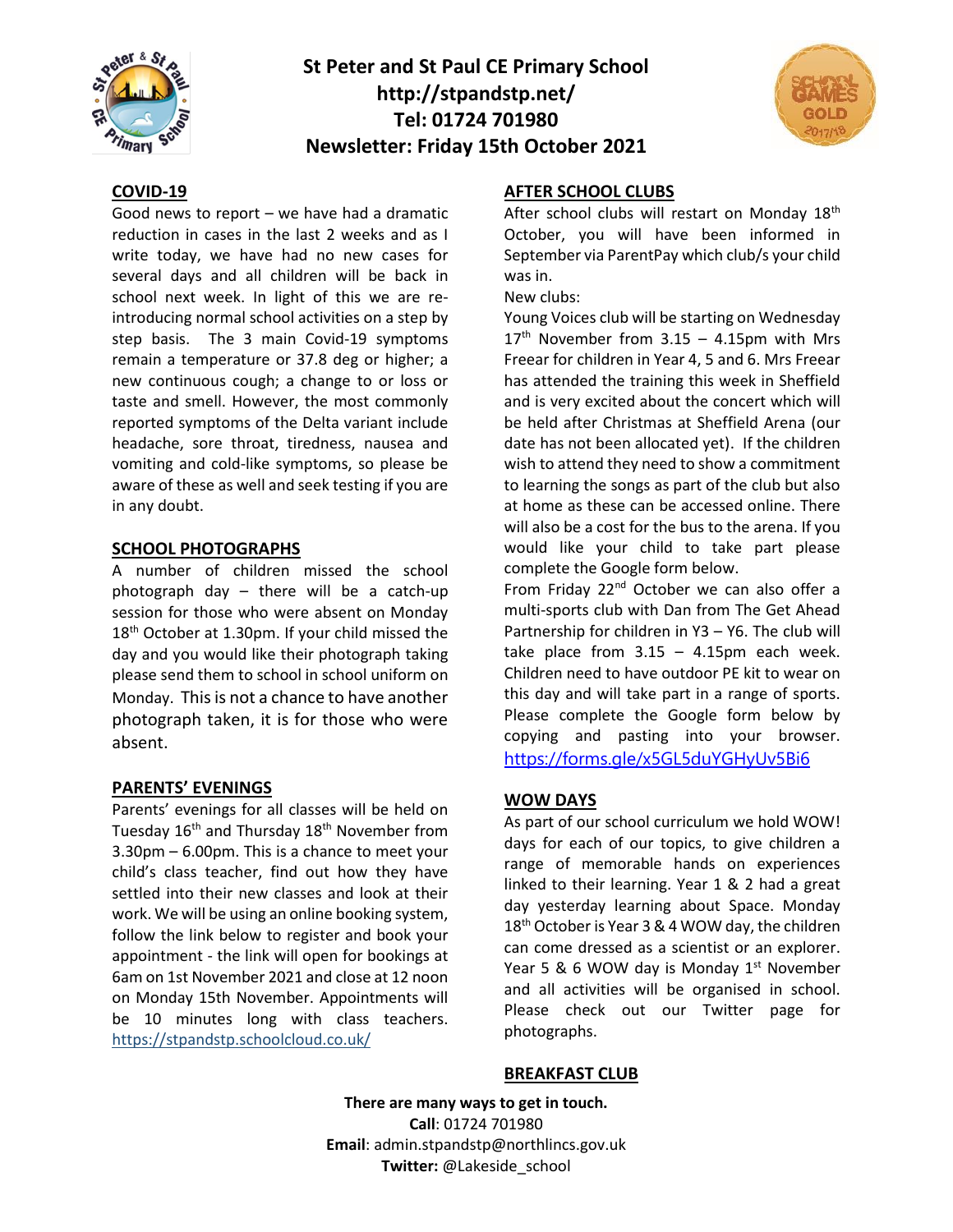

## **St Peter and St Paul CE Primary School http://stpandstp.net/ Tel: 01724 701980 Newsletter: Friday 15th October 2021**



A reminder that breakfast club is open for entry from 7.50am until 8.30am. At 8.30am the gates are locked, so please arrive on time. If you would like to come to breakfast club, you do not need to book a place and the cost is £1.50 a day, which can be paid on ParentPay. Thank you.

#### **BIG TALK SESSIONS**

In response to our changing society and the impact of the Internet, the Government have introduced statutory Relationship Education to Primary Schools, these lessons are not new and have been delivered in good Primary Schools since the last guidance in 2000. However some of the content has now been updated to help keep children safer. We use Big Talk to deliver `growing up safe` sessions each year with the children. Thank you to the parents who attended the information session last night and all parents have received an outline of the programme previously via ParentPay. Big Talk will be in school delivering sessions to all children on Wednesday 20<sup>th</sup> October.

#### **HARVEST**

This year due to the COVID restrictions which we had to put in place in mid-September, each class has led and filmed a section of the Harvest Festival, which we have put together into a video and children will watch next week. Can we ask that any donations for Harvest are brought into school next week from Monday to Friday morning. Please ensure these are nonperishable items. These donations will go to Scunthorpe Food Bank to help people in our local community who are struggling at this moment in time. Many thanks for your support.

We are reviewing our current reward systems for home reading and really need your help to find out about home reading for our children. Can you please complete the questionnaire attached, by copying and pasting the link into your browser. Many thanks. <https://forms.gle/2yJkXiNr2osXdg8RA>

## **FUELLED**

Please visit the Fuelled North Lincolnshire website for information about activities available during school holidays to keep primary and secondary age pupils entertained; including suggestions to make healthy meals, and fun activities the whole family can join in. [https://www.northlincs.gov.uk/leisure/holiday](https://www.northlincs.gov.uk/leisure/holiday-activities/#1625063201911-97e12ef7-ce01)[activities/#1625063201911-97e12ef7-ce01](https://www.northlincs.gov.uk/leisure/holiday-activities/#1625063201911-97e12ef7-ce01)

#### **BISHOP OF LINCOLN**

The current Bishop of Lincoln retires at the end of this year and the Diocese are in the early stages of recruiting a new Bishop. As part of the process they look for views from people across the Diocese of what they would like to see in a new Bishop, and they are currently looking for views of children and young people. The questionnaire needs a parent/guardian's permission, if you would like to complete with your child, please follow the link below. [https://9f0nnymgfvu.typeform.com/to/bWgtvU](https://9f0nnymgfvu.typeform.com/to/bWgtvUXH) [XH](https://9f0nnymgfvu.typeform.com/to/bWgtvUXH)

#### **SHOW RACISM THE RED CARD**

On Friday 22nd October we will be supporting this great cause and children can wear red to support the charity, please bring a donation into school on this day. Thank you.

#### **READING**

**There are many ways to get in touch. Call**: 01724 701980 **Email**: admin.stpandstp@northlincs.gov.uk **Twitter:** @Lakeside\_school